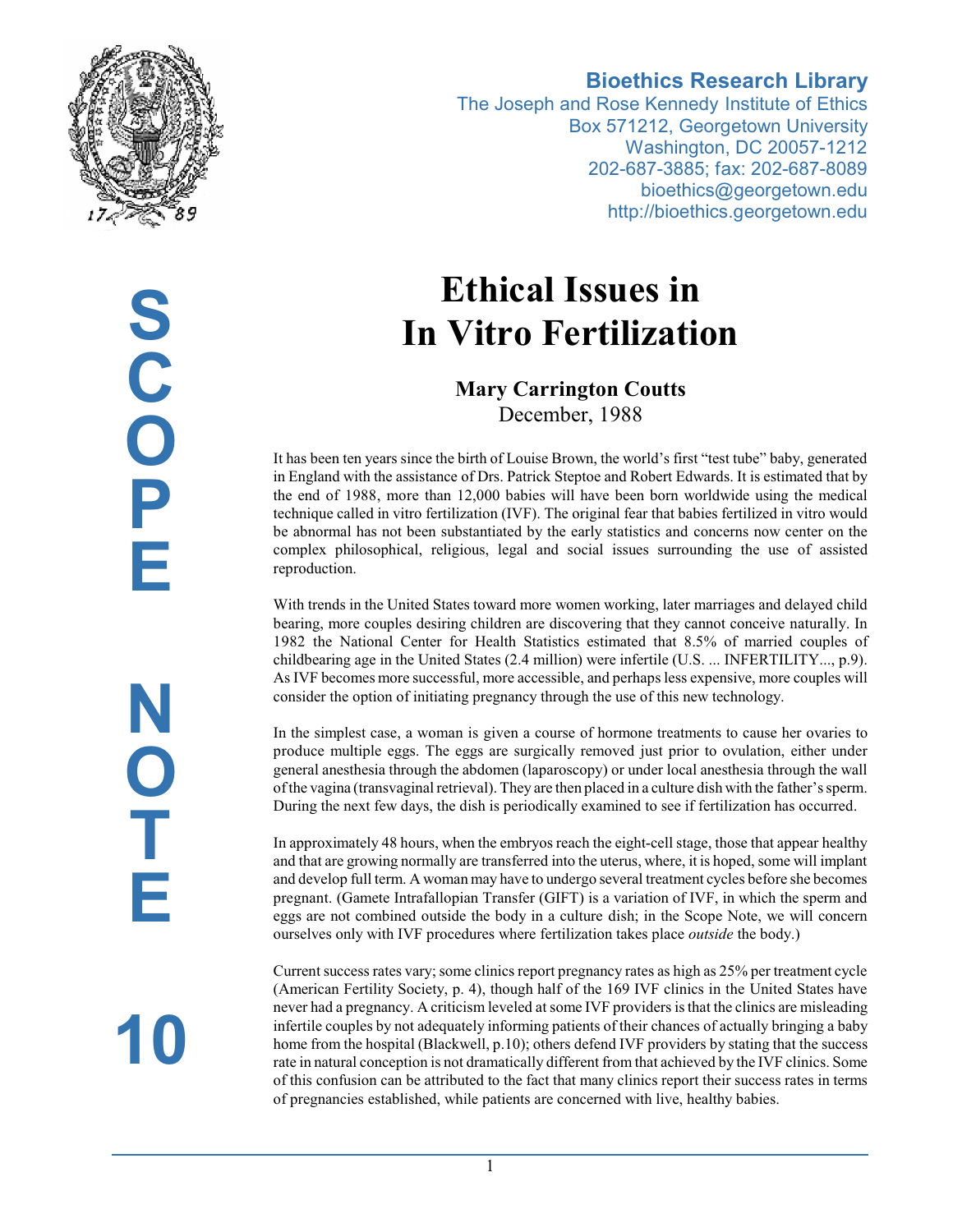In more complex permutations of in vitro fertilization, third parties (known or unknown to the couple) become involved in the reproductive process. It is now technically possible to use donated sperm, donated eggs, and donated embryos. Surrogate motherhood employs a "borrowed" uterus; one woman carries a fetus for another infertile woman and then gives the child up after birth (See Scope Note 6 in this series). In the future it may even be possible to use an artificial uterus and to bring an infant to term completely outside of the womb. While some argue that even "simple" IVF is objectionable, these variations on the simplest form of in vitro fertilization raise additional ethical questions.

At a basic level, some believe that society should not allow any of the reproductive technologies (artificial insemination, surrogate motherhood, sex preselection, in vitro fertilization, etc.) because they separate the conjugal act from the procreative act. This is seen as both unnatural and a threat to the unity of the family and the dignity of the human person (Congregation..., p.5).

Others would argue that the world is already overpopulated, and that those unfortunate couples not able to conceive naturally should adopt a child rather than struggle to conceive their own biological child. A related question is whether it is right to expend the significant economic resources required to create just one child through IVF when our health care resources are already overburdened.

As with many other new or exotic medical procedures, there are questions about the fair allocation of resources and the selection of patients for the IVF program. Most IVF programs and the professional societies dealing with the reproductive technologies approve the use of IVF services for married couples, and some accept unmarried heterosexual couples who have established lasting and stable relationships. The availability ofIVF to lesbian couples and single women is much more restricted (Walters (1987), p.6). Other women may be rejected from IVF programs because they are too old, because they already have children, or because they are unable to pay for the procedure. In vitro fertilization is an expensive process. In 1987, the total expenditure on IVF was estimated at \$66 million for the United States alone (U.S. ..., INFERTILITY..., p.9) The current price for one treatment cycle varies, but the average cost is \$5,000. It may be necessary for a woman to undergo several treatment cycles before conceiving a child, and to bear the siguificant expense of the treatment as well as forego any income that she might be earning were she not receiving treatment. Currently, there are only five states where a health insurance company is required to pay for infertility treatment (Arkansas, Hawaii, Maryland, Massachusetts and Texas). Though the trend is toward more insurers paying, most companies will not reimburse subscribers for IVF services because they are still considered an "experimental" procedure. Thus, at the moment, IVF is largely limited to those who are affluent enough to be able to pay for the service themselves.

At a more specific level, there are ethical quandaries surrounding the retrieval of the eggs, and their subsequent treatment. The doctors involved in the IVF procedure must strike a delicate balance between retrieving and fertilizing enough eggs to establish a pregnancy, but not implanting so many preembryos that they are faced with a high occurrence of multiple pregnancies; these usually result in low birth weight babies, which have a statistically higher risk of neonatal problems and death. When doctors do have too many fertilized embryos to transfer back to the mother, they must decide what to do with the "spare embryos." There are several possible alternatives: 1) discard them; 2) donate them to a recipient who is either unable to produce eggs, or whose genetic background makes it inadvisable for her to use her own egg, 3) freeze the embryos for later transfer, should no pregnancy occur in the current cycle; or 4) donate the embryos to a research project. All of these options have stimulated the debate on the significance of the human embryo.

For some people involved in IVF, the decision to discard a spare embryo is a pragmatic one; the embryos discarded are usually those that are not developing properly in the culture dish, and thus may not be healthy enough to implant themselves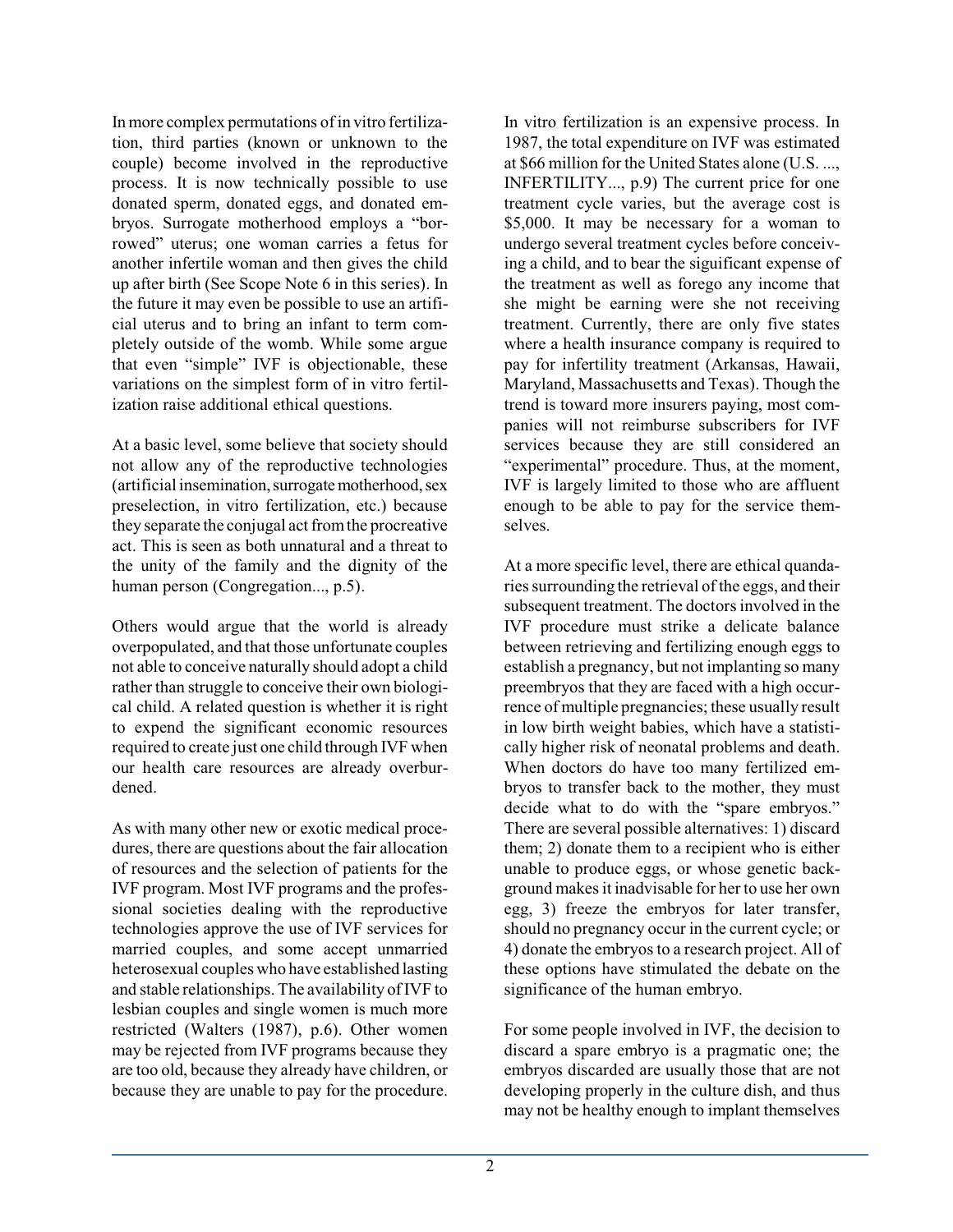if they were transferred to the womb. The early disposal of these embryos is merely carrying out what nature would probably do herself. For others, the moral significance of the embryo is much too important to permit its disposal.

The opportunity to donate one's spare embryo to another couple is frequently attractive to couples involved with in vitro fertilization. These couples have undoubtedly undergone a great deal of difficulty and emotional stress before they ever reached the stage of having extra embryos themselves, and the chance to help similarly unfortunate couples is often welcomed. Critics of such embryo donation programs point to the difficulties experienced by adopted children and their parents. The uncertainties of the genetic backgrounds of the donors and potential custody controversies are enough to deter some who might consider accepting a donated embryo.

Freezing of "spare" embryos is attractive to patients and IVF clinicians for a number of reasons. It offers an opportunity to save embryos for subsequent transfer into the mother, should the first implantation attempt fail. This saves the mother the financial expense and the physical and emotional strain of a second laparoscopy procedure, and gives the IVF team a better chance of achieving a pregnancy. Yet the freezing of human embryos has its detractors. The effects of freezing are not known. A few children have been conceived using frozen embryos, and they appear to be normal, but to date, there are so few children that the safety of freezing is unknown. As the techniques are still in the developmental stage, it is argued that the human embryo is being subjected to a high risk procedure with unknown outcome and without being able to consent to its own treatment. It is argued that life is too precious to endanger in such a way. Some embryos do fail to develop after being thawed, but supporters of freezing believe that those embryos are probably the weakest, and would be unlikely to implant themselves even in the natural reproductive process.

The option to donate an embryo to research has some of the appeal to IVF couples of embryo donation to a third party. Donating an embryo to

research provides the hope of learning more about the reproductive process, and thus perhaps preventing future couples from remaining childless. The aim of such research is usually to improve our understanding of early human reproduction (and perhaps to improve our success rates with the reproductive technologies) or to study genetic or chromosomal problems. Donating the embryo to research provides the hope of contributing to new knowledge about the reproductive process, and thus perhaps helping couples in the future to overcome infertility.

In all of the above options, the moral status of the embryo causes concern. Some have argued that the human embryo is the moral equivalent of a human adult or child, and as such, is due the utmost respect. It should never be handled or manipulated outside the body, and should never be subjected to research. Some think that the embryo should only be manipulated if the procedure will directly benefit the embryo itself.

Others who are willing to allow IVF in some circumstances would require that all embryos that are fertilized and growing properly should be transferred into the mother; freezing and embryo donation are not morally acceptable because of their experimental status, and, for these people, disposing of spare embryos is also unacceptable. Still others argue that the very early human embryo is not morally equivalent to a human being, and that it is therefore acceptable to freeze the embryo or to perform limited research and to study the embryo until it reaches a later stage of development, perhaps 14 days after fertilization. It is argued that the value of the knowledge to be gleaned from this research, carried out in a respectful and closelymonitored manner, outweighs our concerns about the moral status of the human embryo.

Legal concerns about IVF include the ownership and status of the embryo in the event of divorce or death. Some IVF clinics are now requiring potential parents to make specific decisions regarding such matters before they undergo IVF treatment. For example, parents need to decide if they would like their "orphan embryo" to be thawed and implanted in another person (perhaps a relative),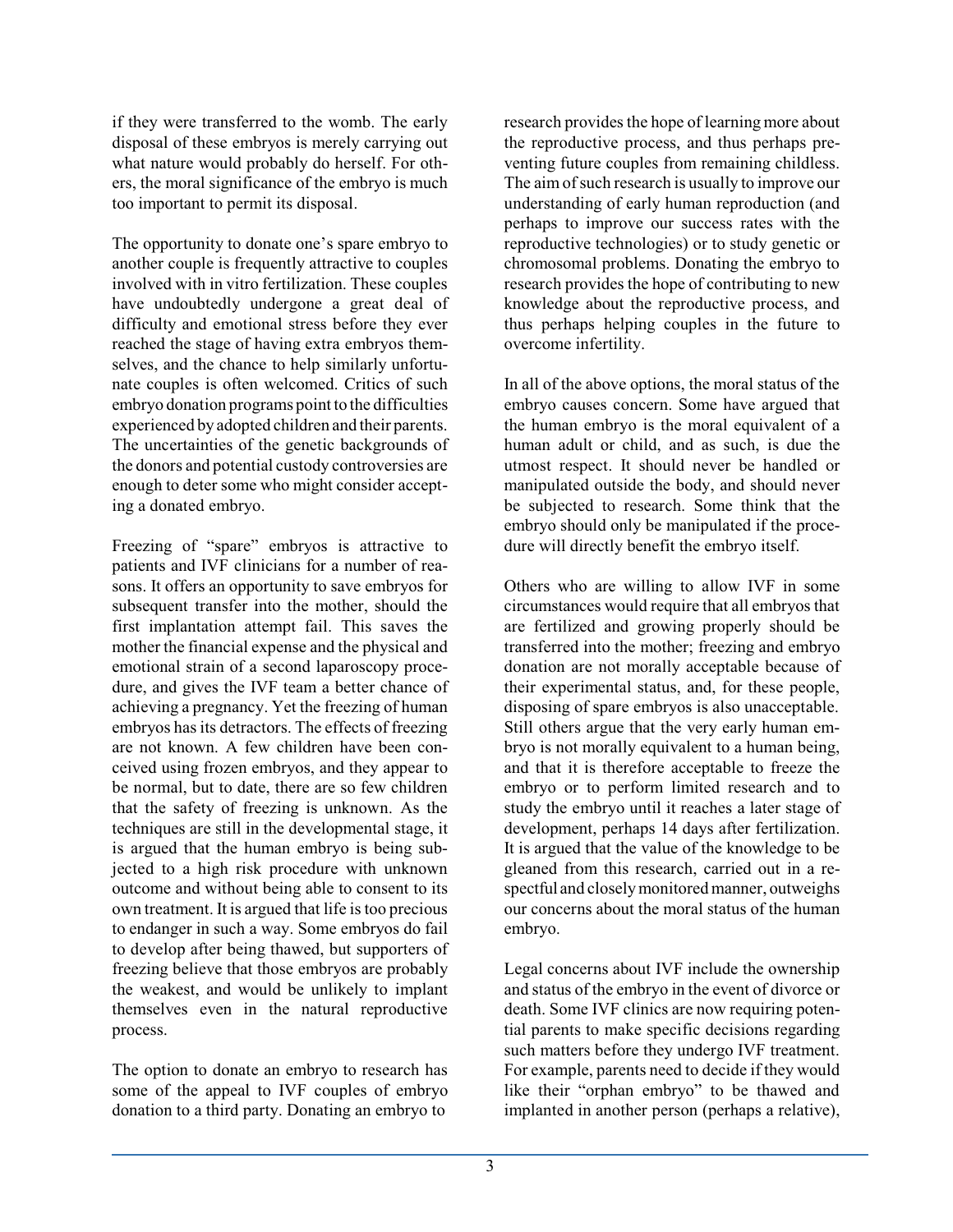donated to research, or simply disposed of. There is one court case where a couple sued the hospital where their IVF procedure took place after a doctor allegedly disposed of an embryo he judged to be unsuitable for implantation (*Del Zio v. Presbyterian Hospital*(1978),U.S. DistrictCourt, Southern District, New York). Additional issues relate to the paternity of a child created with donated sperm, or a donated egg or embryo, and whether there is, in fact, a constitutional right to reproduce.

IVF technology has so many potential applications that the "slippery slope" argument has frequently been used as a justification to challenge its use. Most people would agree that using IVF to produce a generation of identical super warriors would be an inappropriate and undesirable application ofthis medical technology. Yet, if we allow IVF in its "basic" form, what other more complex permutations of the technology should be legal? Should we allow couples to implant only male preembryos and to discard female preembryos? If early embryos may be manipulated in a laboratory, and subject to experimentation, what kinds of manipulation are permissible and which are not?

Ethics committees and government agencies and commissions continue to play important roles in developing public policy and regulations regarding IVF and research on human embryos. Agencies and commissions in Great Britain, Australia, Canada and the United States have all studied the issues and made different recommendations (see section below). The Ethics Advisory Board of the U.S. Department of Health, Education and Welfare recommended in 1979 that "basic" IVF was morally acceptable, but to date, the United States government has been very slow to adopt guidelines or to generate laws or regulations. Eight years after the first Ethics Advisory Board was disbanded, a proposal has been made to establish a new Ethics Advisory Board that would provide advice to the Secretary of the Department of Health and Human Services on ethical issues in health care and biomedical research, including IVF, but at this time, it is impossible to predict the impact of such a committee.

### **Committee Statements**

American College of Obstetricians and Gynecologists. Committee on Ethics. **ETHICAL ISSUES IN HUMAN IN VITRO FERTILIZATION AND EMBRYO PLACEMENT. COMMIT-TEE STATEMENT**. July 1986. 4 p. (Available from ACOG, 409 12th Street S.W., Washington, D.C. 20024, 202-638-5577.)

ACOG approves the use of IVF and embryo placement provided that husband and wife participate and no embryos are frozen. Concerns are raised over the optimum number of eggs to be retrieved and fertilized (and the subsequent status of surplus embryos, should early IVF procedures result in a pregnancy). The statement supports insurance coverage for IVF procedures and allows single women to be considered for IVF. Provisional approval is given to freezing of embryos, embryo donation, early gender selection (to avoid sex-linked disorders) and "embryonic biopsies" as a type of prenatal diagnosis. The use of human embryos for laboratory research is advocated, provided that the research is guided by ethical standards and is subject to peer review.

American Fertility Society. Ethics Committee. **Ethical Considerations of the New Reproductive Technologies**. *Fertility and Sterility* 46(3), Suppl. 1: 1s-94s. September 1986.

The Committee finds "basic" IVF ethically acceptable. Also conditionally accepted were the use of donor sperm, donor eggs and donated preembryos. Uterine lavage, freezing of sperm, eggs and embryos and surrogacy were also discussed, but there were enough concerns about the practices that it recommends that they be pursued only as clinical experiments. A 14-day limit is recommended for human embryo research.

Australia. New South Wales. Law Reform Commission. **ARTIFICIAL CONCEPTION, RE-PORT 2: IN VITRO FERTILIZATION**. Sidney, Australia: The Commission, July 1988. 175  $p_{\cdot}$ 

In a proposal for establishing less stringent embryo research guidelines than those of neighboring Victoria, the New South Wales Law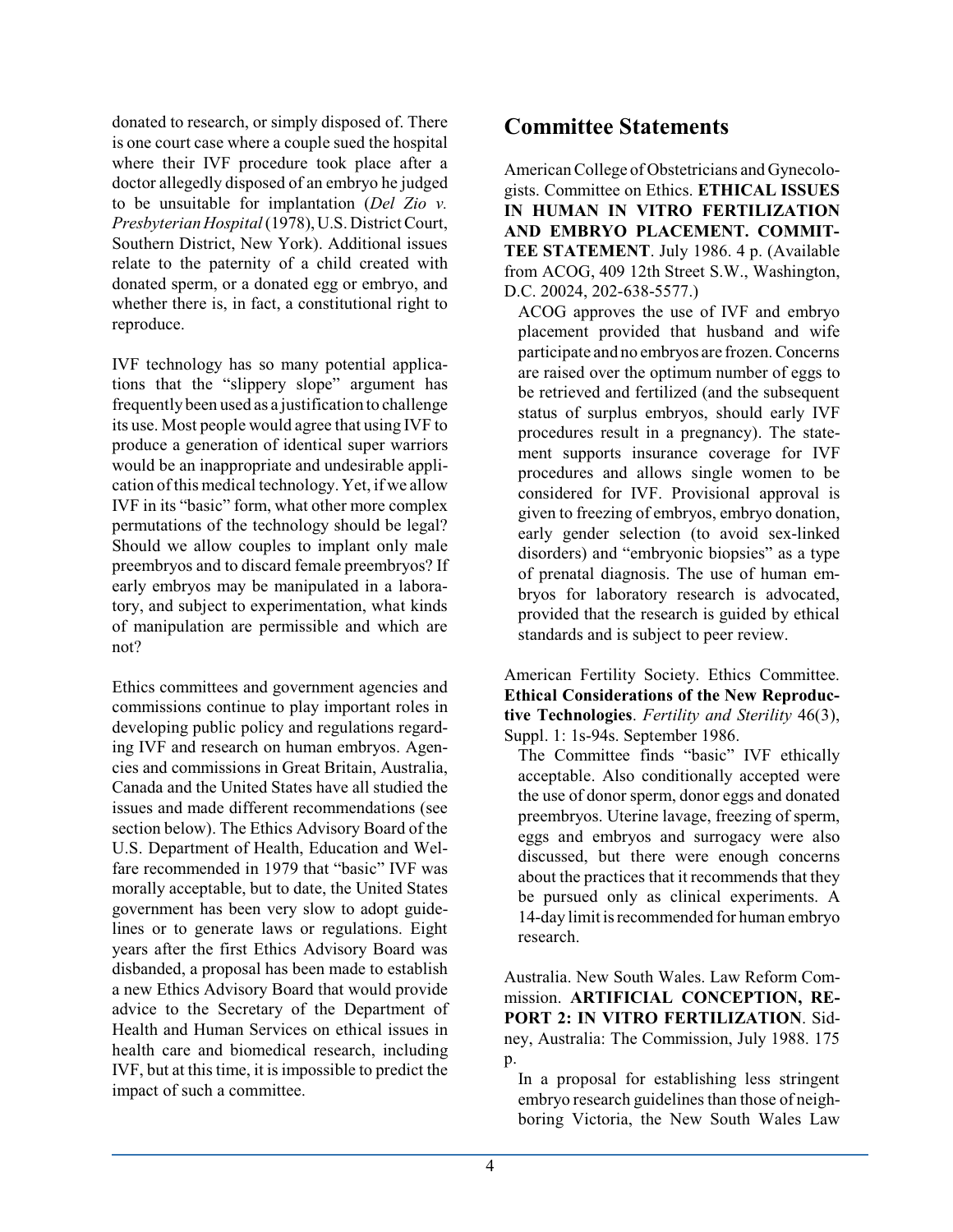Reform Commission recommends a 14-day limit on research on human embryos. This longer time period is supported by the Commission as a way to bolster experiments that might improve the success rates of IVF. The Commission takes the stance that embyros need not be given the full rights of a human being. The Commission also recommends banning cloning and cross-species fertilization and states that an embryo should not be used, dealt with or disposed of without the consent of the couple for whom the ovum was fertilized.

Australia. Victoria. Committee to Consider the Social, Ethical and Legal Issues Arising from In Vitro Fertilization (Chairman: Louis Waller). **REPORT ON DONOR GAMETES IN IVF** (August 1983); **REPORT ON THE DISPOSI-TION OF EMBRYOS PRODUCED BY IN VITRO FERTILIZATION** (August 1984). 63 and 88 p., respectively.

The Waller Commission accepts "basic" IVF for married couples and permits the freezing of embryos. A five-year limit is placed on the storage of embryos and embryo disposal is permitted. Some embryo research is condoned, within a 14-day time frame, but no embryos are to be created solely for research purposes.

Canada. Ontario Law Reform Commission. **REPORT ON HUMAN ARTIFICIAL RE-PRODUCTION AND RELATED MATTERS**.

Ontario, Canada: The Commission, 1985. 2vols. Artificial conception technologies, including IVF and *in vivo* fertilization followed by lavage, should continue to be made available in Ontario. Single women should receive treatment. Also covered in the report were informed consent, selection for treatment, commercial aspects of the technologies, gamete banks, legal mother and father, and confidentiality of medical records. Specifically relating to IVF were recommendations regarding the transfer of eggs, fertilized ovumresearch (within a 14-day limit), freezing of spare embryos and the status of orphan embryos.

Congregation for the Doctrine of the Faith. **IN-STRUCTION ON RESPECT FOR HUMAN LIFE IN ITS ORIGIN AND ON THE DIG-**

#### **NITY OF PROCREATION: REPLIES TO CERTAIN QUESTIONS OF THE DAY**. Vatican City: The Congregation, February 22, 1987. (Reprinted in the *New York Times*, March 11, 1987: A14-A17.)

The Vatican rejects the use of IVF because "...The gift of life must be actualized in marriage through the specific and exclusive acts of husband and wife...." Thus the interference of the physician or a donor in the procreative process is morally illicit. Also rejected are using live embryos for commercial or experimental purposes, freezing embryos, artificial insemination for unmarried women, and surrogate motherhood.

Great Britain. Department of Health and Social Security. Committee of Inquiry into Human Fertilisation and Embryology. (Chair: Dame Mary Warnock). **REPORT OF THE COMMITTEE OF INQUIRY INTO HUMAN FERTILISA-TION AND EMBRYOLOGY**. London: Her Majesty's Stationery Office, 1984. 103 p. (Also available in the United States as: Warnock, Mary. **A QUESTION OF LIFE: THE WARNOCK REPORT ON HUMAN FERTILISATION AND EMBRYOLOGY**. New York: Basil Blackwell, 1985. 110 p.)

The Warnock Committee was established to study issues of reproduction and embryology and to make recommendations for future British legislation. Suggestions include creating a Licensing Authority to regulate and monitor research and infertility services. Other topics include basic IVF; sperm, egg and embro donation; informed consent of participants; disposal of embryos; and freezing sperm, eggs and embryos. A 14-day limit is suggested for study of human embryos.

U.S. Department of Health, Education and Welfare. Ethics Advisory Board. **REPORT AND CONCLUSIONS: SUPPORT OF RESEARCH INVOLVING HUMAN IN VITRO FERTIL-IZATION AND EMBRYO TRANSFER**; and **APPENDIX**. Washington: Department of Health, Education and Welfare, Ethics Advisory Board, 1979. 114 p. and 766 p., respectively.

The Ethics Advisory Board concluded that the conduct of research pertaining to IVF was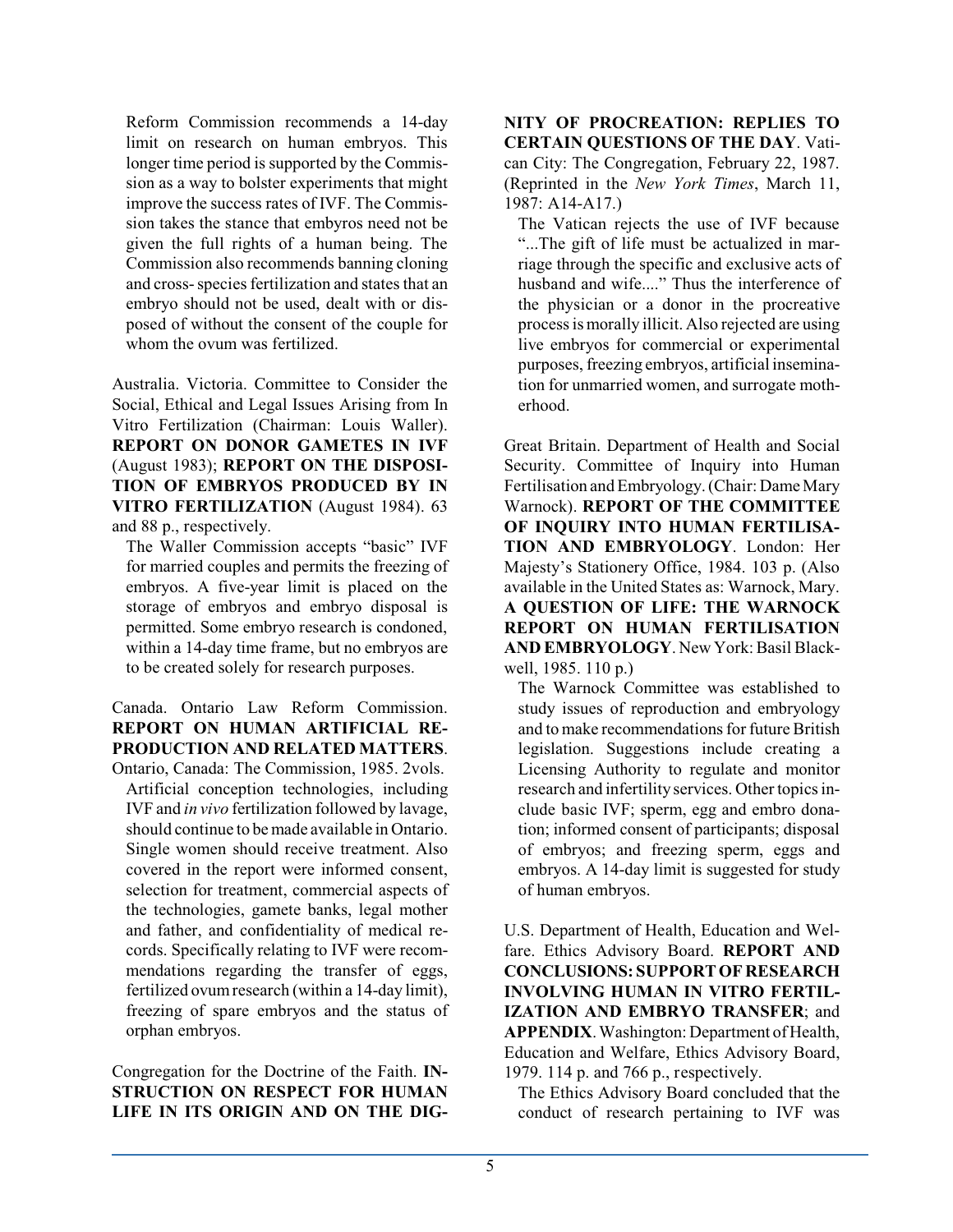ethically acceptable and that a model statute should be drafted to define the rights of IVF donors, offspring, parents and professionals. This report was never accepted by any Secretary of the Department of Health, Education and Welfare, and therefore no funding has ever been granted nor any legislation drafted. This Ethics Advisory Board was disbanded in 1980; a proposal to establish a new Ethics Advisory Board appeared in the *Federal Register* on September 12, 1988 (pp. 35232-35233).

Walters, LeRoy. **Ethical Issues in Human In Vitro Fertilization and Embryo Transfer**. *In:* Milunsky, Aubrey; Annas, George J., eds. **GE-NETICS AND THE LAW III**. New York: Plenum Press, 1985: pp. 215-225.

Walters surveys major ethical issues in human IVF and/or embryo transfer both in the clinical and laboratory settings. Six major ethical positions taken by various government or religious committees are identified. The positions range from advocating only natural reproduction to allowing clinical IVF with any kind of embryo research.

Walters, LeRoy. **Ethics and the New Reproductive Technologies: An International Review of Committee Statements**. *Hastings Center Report* 17(3), Special Supplement: 3-9, June 1987.

This overview article summarizes the important points covered by 15 major government committees from eight countries on the topics of in vitro fertilization, surrogate motherhood and human embryo research. A detailed table includes an indication of how each committee voted on several issues relating to IVF's general acceptability, on eligibility and counseling requirements, on freezing or disposal of embryos, and on third party involvement in IVF.

### **Legal Aspects**

Andrews, Lori B. **Legal and Ethical Aspects of New Reproductive Technologies**. *Clinical Obstetrics andGynecology* 29(1): 190-204, March 1986.

Attorney Andrews discusses the legal atmosphere in which we make our evaluation of IVF. She briefly outlines the arguments made by the

major committee statements and identifies the U.S. laws that regulate the technologies in 1986. She also addresses the moral issues of potential harm to participants, *i.e.*, parents, children and society as a whole, and concludes that developments in the reproductive technologies need to be carefully monitored.

Annas, George J. **Making Babies Without Sex: The Law and the Profits**. *American Journal of Public Health* 74(12): 1415-1417, December 1984.

Law professor Annas reviews scientific and societal developments in artificial reproduction in the U.S., U.K. and Australia. The author stresses the need for legislation and regulation of the services, the need to define parenthood and the need to create guidelines for clinical practice.

Eccles, Matthew R. **The Uses of In Vitro Fertilization: Is There a Right to Bear or Beget a Child By Any Available Medical Means?** *Pepperdine Law Review* 12(4): 1033-1057, 1985.

The author examines the legal question of whether there is a constitutional right to conceive and bear a child by means of the available reproductive technologies. Eccles weighs the right to have access to IVF against the societal concerns about possible abuses and inappropriate uses.

King,Patricia A. **Reproductive Technologies**.*In:* **BIOLAW**, edited by James F. Childress, et al. Volume 1, 1986. Resource Manual. Frederick, Md.: University Publications of America, 1986: 113-148.

An overview ofthe reproductive technologies in general and specifically IVF, this article provides a discussion of the legal cases and laws relating to IVF as well as an extensive bibliography. Law professor King highlights the legal climate for the reproductive technologies in Great Britain, Canada, Australia and the U.S.

Quigley, Martin M. and Andrews, Lou B. **Human In Vitro Fertilization and the Law**. *Fertility and Sterility* 42(3): 348-355, September 1984.

A guide to the laws regulating IVF, intended for physicians undertaking the procedure. The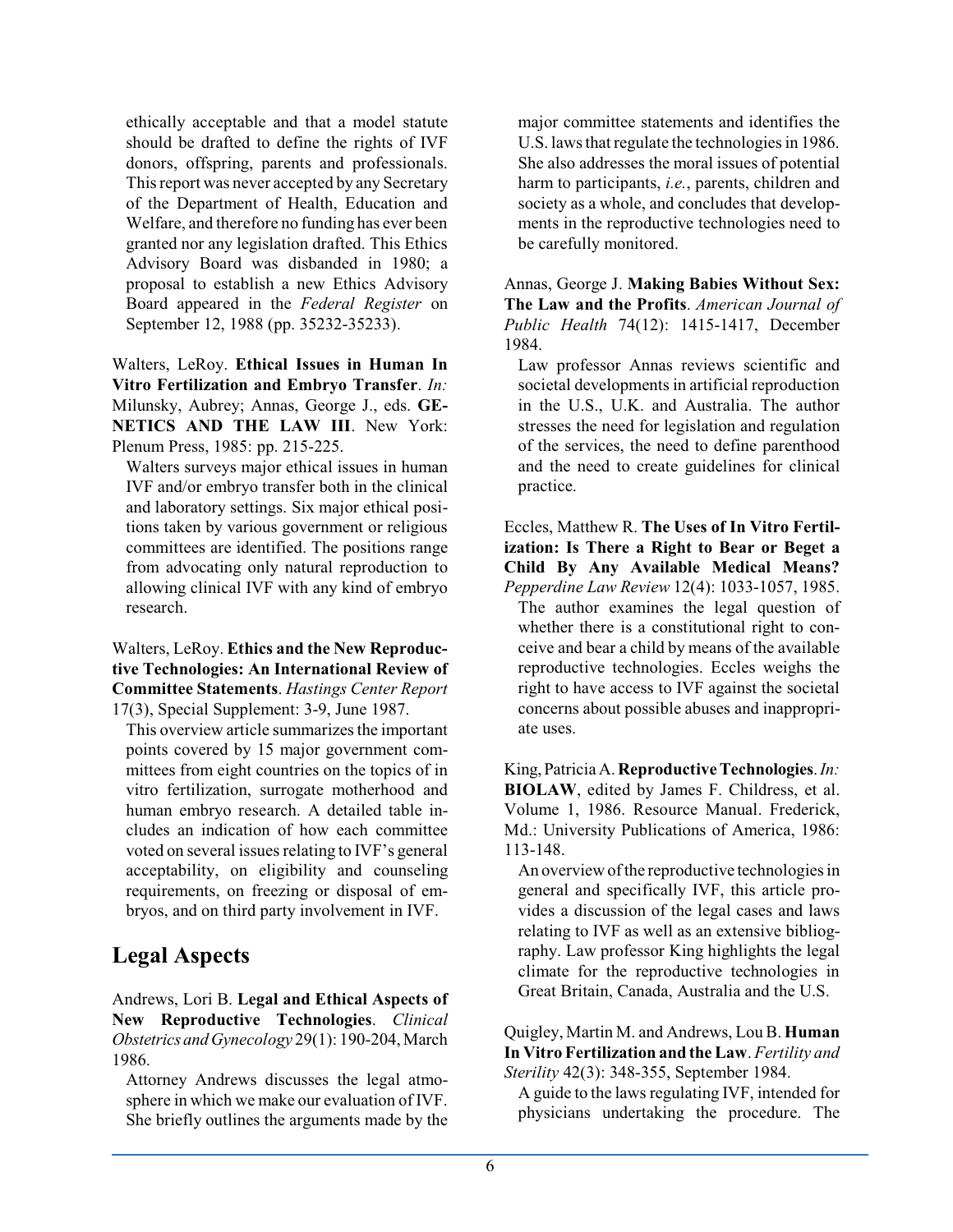article identifies the legislation that relates to in vitro fertilization and the artificial insemination, paternity, adoption, fetal research, abortion, human experimentation regulations that are also relevant to IVF.

Robertson, John A. **Embryos, Families and Procreative Liberty: The Legal Structure of the New Reproduction**. *Southern CaliforniaLaw Review* 59(5): 942-1041, July 1986.

This article studies the legal rights of persons hoping to have a child by employing one or more of the reproductive technologies. Robertson evaluates the rights of the embryo, the offspring, participants in collaborative reproduction and their families. Concerns are also raised about the commercial aspects of the reproductive technologies and necessary regulation.

Robertson, John A. **Ethical and Legal Issues in Cryopreservation of Human Embryos**. *Fertility and Sterility* 47(3): 371-381, March 1987.

Although still experimental, the freeze-thawing of embryos is likely to prove effective and economical, and will likely be incorporated into the routine IVF procedure. Legal, ethical and policy issues that arise for society, physicians and patients are examined.

Singer, Peter. **Making Laws on Making Babies**. *Hastings Center Report* 15(4): 5-6, August 1985. A summary of the Infertility (Medical Procedures) Act passed in Victoria, Australia in 1984. Based on the Waller Commission recommendations, the legislation deals with the legality of IVF, experimentation on embryos and surrogacy.

Smith, George P. **Australia's Frozen 'Orphan' Embryos: A Medical, Legal and Ethical Dilemma**. *Journal of Family Law* 24(1): 27-41, 1985-86.

The case of the American couple, Mario and Elsa Rios (who undertook a course of IVF treatment in Australia and were subsequently killed in a plane crash, leaving two unimplanted "orphan" embryos), is examined. Smith outlines the legal setting in which a decision had to be made regarding the disposition of embryos left

without parents or guardians, and without a will to direct the IVF clinic.

## **Philosophical Aspects**

Brown, Jeremy. **Research on Human Embryos— A Justification**. *Journal of Medical Ethics* 12(4): 201-205, December 1986.

The author provides some common arguments against embryo experimentation and concludes that they are unconvincing arguments. Brown states that the intentional creation of embryos for research is only wrong if one can also conclude that current laws on abortion are also wrong. The author also critiques the Warnock Report and encourages the embryo research debate to broaden its scope and audience.

Caplan, Arthur L. **The Ethics of In Vitro Fertilization**. *Primary Care* 13(2): 241-253, June 1986. In an overview of the ethical issues surrounding IVF, ethicist Caplan urges more subdued enthusiasm for the procedure and recommends careful oversight and regulation. In particular, the author examines the concept of infertility as a disease, resource allocation and IVF, and the moral status of the embryo.

Gerber, Rona. **In Vitro Fertilization, AID and Embryo Experimentation: Some Moral Considerations**. *Journal of Applied Philosophy* 3(1): 103-109, March 1986.

Gerber addresses the issue of the rights of human embryos created as a by-product of IVF and concludes that their potential to become human beings does not justify our granting them rights equivalent to those of human beings. She also discounts objections to IVF based on the unnaturalness of the procedure.

Grobstein, Clifford; Flower, Michael; and Mendeloff, John. **Frozen Embryos: Policy Issues**. *New England Journal of Medicine* 312(24): 1584-1588, 13 June 1985.

Issues associated with the freezing of embryos are examined, and approaches for resolving them are suggested. Among the issues considered are the risk of inducing abnormalities in the embryo, the social and ethical implications of freezing, and public policy options ranging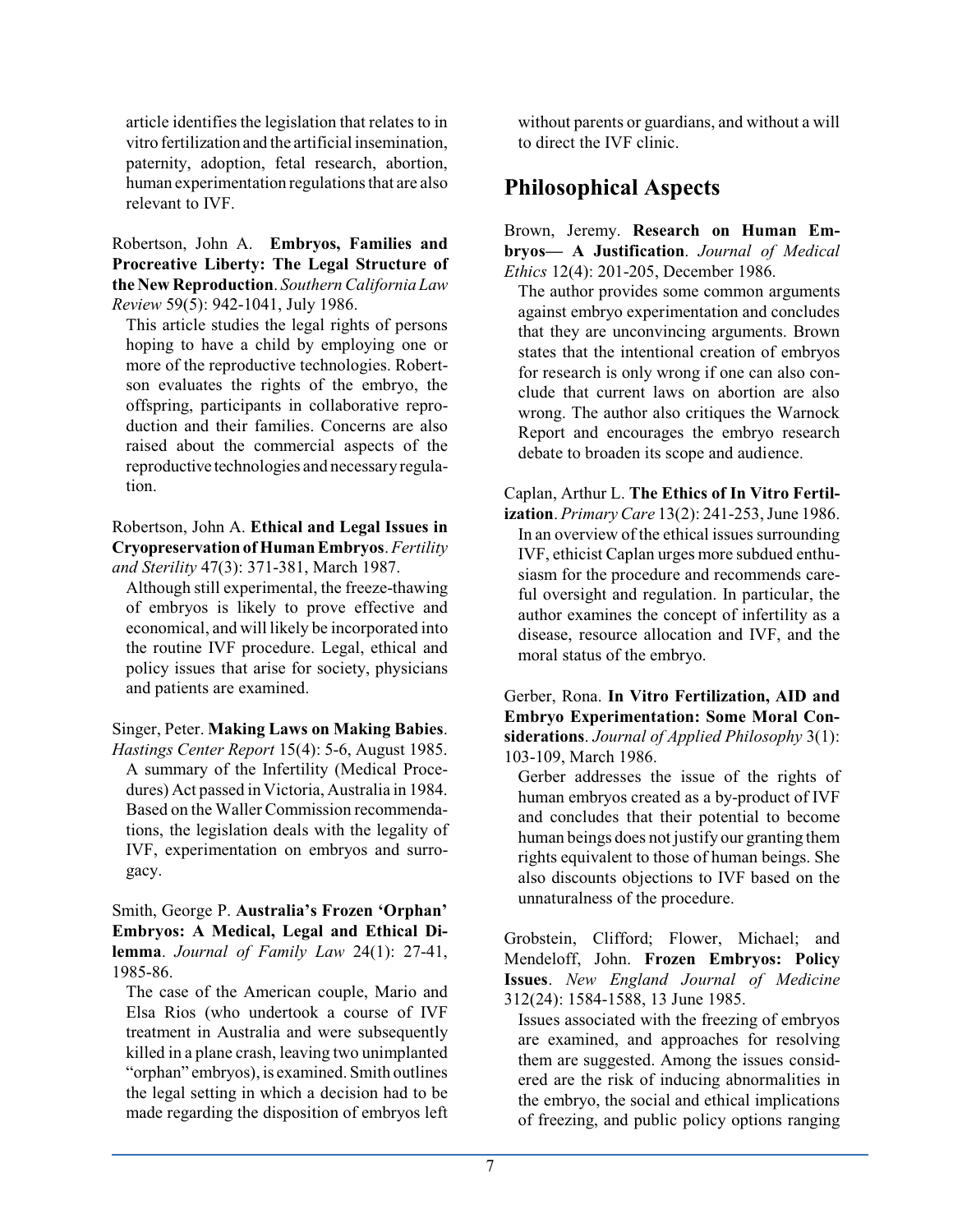from active promotion to stringent government regulation at the federal and/or state levels.

#### Grobstein, Clifford. **The Moral Uses of 'Spare' Embryos**. *Hastings Center Report* 12(3): 5-6, June 1982.

Biologist Grobstein contends that freezing spare human embryos is not morally different from undertaking IVF itself. At least scientifically, a person, or a multicellular individual does not exist until it reaches the eight-cell stage of division. Thus it is morally licit to freeze an embryo at the two-cell or four-cell stages because they do not bear the moral status of a person.

Ozar, David T. **The Case Against Thawing Unused Frozen Embryos**. *Hastings Center Report* 15(4): 7-12, August 1985.

Studying the case of the American millionaires, the Rioses, who died leaving behind two frozen embryos, Ozar examines the rights of embryos and fetuses, moral obligations owed them, and the value of life. It is concluded that, whether or not one believes that embryos have moral rights, frozen embryos ought to be preserved until they can be implanted or until they are no longer able to survive.

Scarlett, B.F.; Singer, Peter; and Kuhse, Helga. **The Moral Status of Embryos**. *Journal of Medical Ethics* 10(2): 79-81, June 1984.

Scarlett challenges the argument that it is legitimate to destroy excess embryos produced by IVF. There is a difference in potential between an embryo and the gametes (eggs or sperm) that can create an embryo. Even though it is moral to destroy sperm and eggs while they are separate, the embryo should be protected from destruction as soon as it has been created.

Singer, Peter and Dawson, Karen. **IVF Technology and the Argument from Potential**. *Philosophy and Public Affairs* 17(2): 87-104, Spring 1988.

The anti-abortion argument, that the human embryo deserves protection because it has the potential to become a human being, is challenged as an argument against human embryo research.

# **Public Policy Aspects**

Abramowitz, Susan. **A Stalemate on Test-Tube Baby Research**. *Hastings Center Report* 14(1): 5-9, February 1984.

Although the now-defunct HEW Ethics Advisory Board concluded in 1979 that research on IVF with embryo transfer was ethically acceptable, federal approval and funding was not forthcoming. Arguments over the moral status of the embryo, the danger of abnormal fetuses, and the possibility of undesirable applications of research are the major reasons for delay.

Bonnicksen, Andrea. **Feminist Dimensions of In Vitro Fertilization**. *In:* **BIOLAW**, Volume II, 1986. Edited by James F. Childress and Ruth Gaare. Frederick, Md.: University Publications of America, November 1986, pp. S31-S36.

Bonnicksen views IVF not only as a medical issue, but as a significant political issue for women as well. She raises the critics' concerns surrounding the physical and emotional costs of IVF, fears of gender selection abuse, and the high-tech nature of IVF and its impact on the natural childbirth movement and on women's liability to produce healthy babies.

Corea, Gena. **THE MOTHER MACHINE: REPRODUCTIVE TECHNOLOGIES FROM ARTIFICIAL INSEMINATION TO ARTIFI-CIAL WOMBS**. New York: Harper & Row, 1985. 374 p.

Feminist Corea writes of IVF from the viewpoint that many developments in the new reproductive technologies stem from the male-dominated medical establishment's interest in controlling reproduction, and thus, the female body. Part III on IVF provides a history of the progress in the technology, emphasizing the role that women played and their frequent lack of consent to various procedures.

Golombok, Susan and Rust, John. **The Warnock Report and Single Women: What About the Children?** *Journal of Medical Ethics* 12(4): 182-186, December 1986.

Psychologists Golombok and Rust examine the development of children's psycho-sexual identity and the impact this would have on a lesbian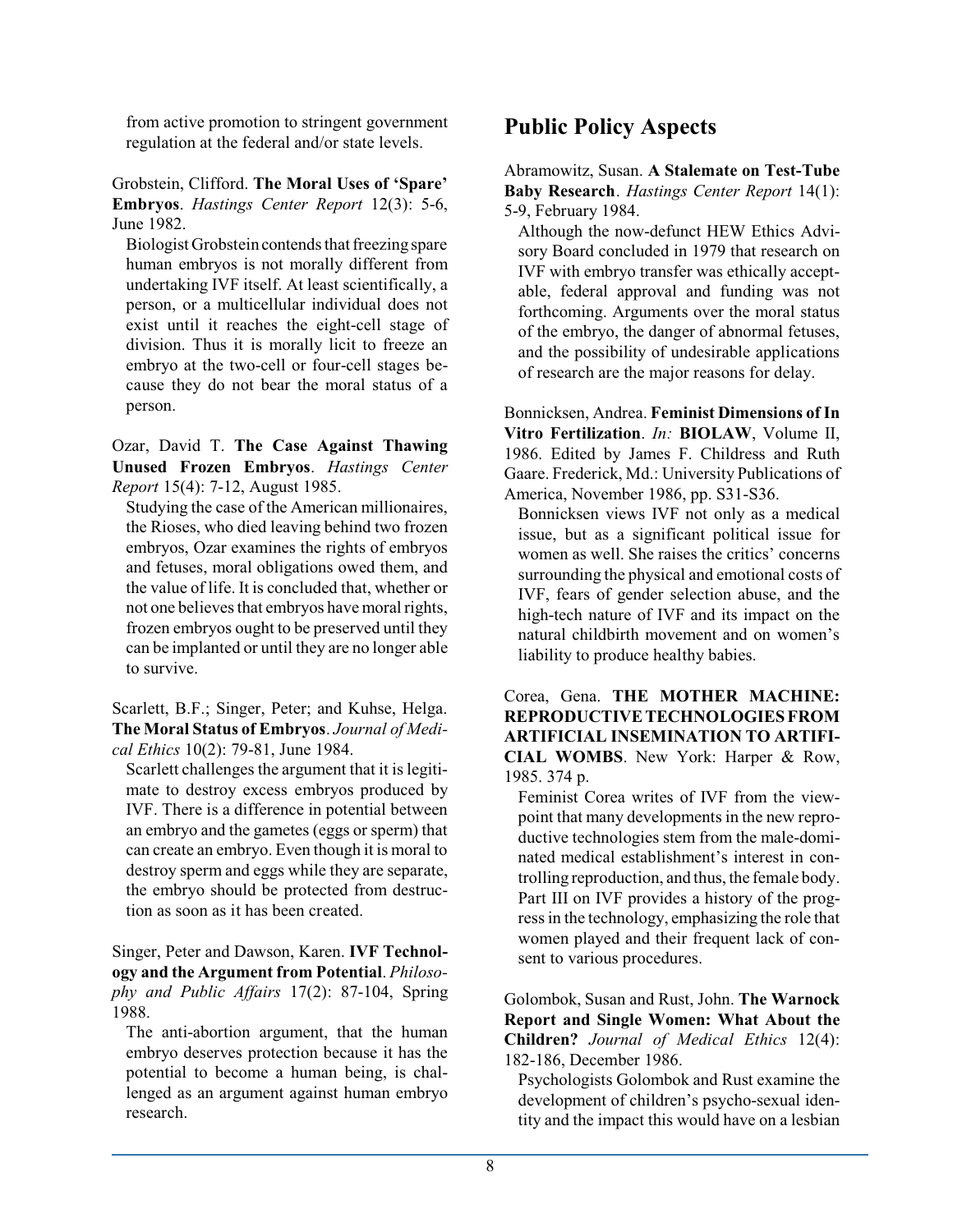or single woman who wished to use IVF or artificial insemination to conceive a child. They conclude that the Warnock Committee's rationale for rejecting such women from IVF programs is based on irrational fear, rather than on rational thought. The authors do not foresee any special problems for children brought up by single or lesbian mothers.

Gorovitz, Samuel. **Engineering Human Reproduction: A Challenge to Public Policy**. *Journal of Medicine and Philosophy* 10(3): 267-274, August 1985.

New prospects for assisted reproduction require the development of public policy concerning the limits to reproductive autonomy and to research on human embryos. U.S. efforts to clarify policy on such matters have been limited; Gorovitz recommends Congressional action to stimulate debate and policy formation.

Grobstein, Clifford. **SCIENCE AND THE UN-BORN**. New York: Basic Books, 1988. 207 p.

Although this book is broader in scope than just the reproductive technologies, Grobstein examines the status of the embryo, and comments on IVF's implications for the fetus. The author combines scientific, ethical and public policy theory to discuss the controversy of the status and treatment of the unborn.

Singer, Peter and Wells, Deane. **MAKING BA-BIES: THE NEW SCIENCE AND ETHICS OF CONCEPTION**. New York: Charles Scribner & Sons, 1985. 245 p.

After describing the techniques and applications of some of the new reproductive technologies, the authors raise concerns regarding the rights of the embryo, the risks involved in IVF, and issues of resource allocation and access to the new technologies. One appendix includes a survey of IVF patients and their attitudes to ethical issues.

Uniacke, Suzanne. **In Vitro Fertilization and the Right to Reproduce**. *Bioethics* 1(3): 241-254, July 1987.

The assumption that people have a right to have children is considered in relation to the question of whether society has an obligation to allocate resources to make clinicalIVF available, at least to married couples where the woman is infertile and the couple provides the sperm and the egg.

United States. Congress. House. Committee on Science and Technology. Subcommittee on Investigations and Oversight. **HUMAN EMBRYO TRANSFER**. Washington: U.S. Government PrintingOffice, 1985.(Hearings held August 8, 9,

1984.) 371 p.

In testimony before a Congressional subcommittee, a number of doctors, lawyers, theologians, philosophers and patients provide their perspectives of the ethical dilemmas surrounding IVF and other reproductive technologies, specifically focusing on legal and public policy concerns.

United States. Congress. Office of Technology Assessment. **INFERTILITY: MEDICAL AND SOCIAL CHOICES**. Washington: U.S. Government Printing Office, May 1988. 402 p.

A compilation of facts, figures and perspectives on infertility and infertility services in the United States. Includes information on the demography, prevention, diagnosis and treatment of infertility, as well as details on expense and insurance coverage of infertility services. Appendices include pertinent fetal research laws, international developments, and religious perspectives.

# **Religious Aspects**

Cahill, Lisa Sowle and McCormick, Richard A. **The Vatican Document on Bioethics**. *America* 156(12): 246-248, 28 March 1987.

While questioning the morality of the reproductive technologies that employ third parties, Cahill challenges the Vatican's refusal to permit married couples to use IVF to overcome infertility. McCormick sees flaws in the Vatican document, centering around the condemnation of reproduction without intercourse and on the "dominance of technology over the origin and destiny of the human person." He suggests that the Instruction be seen as a source of dialog within the Catholic Church.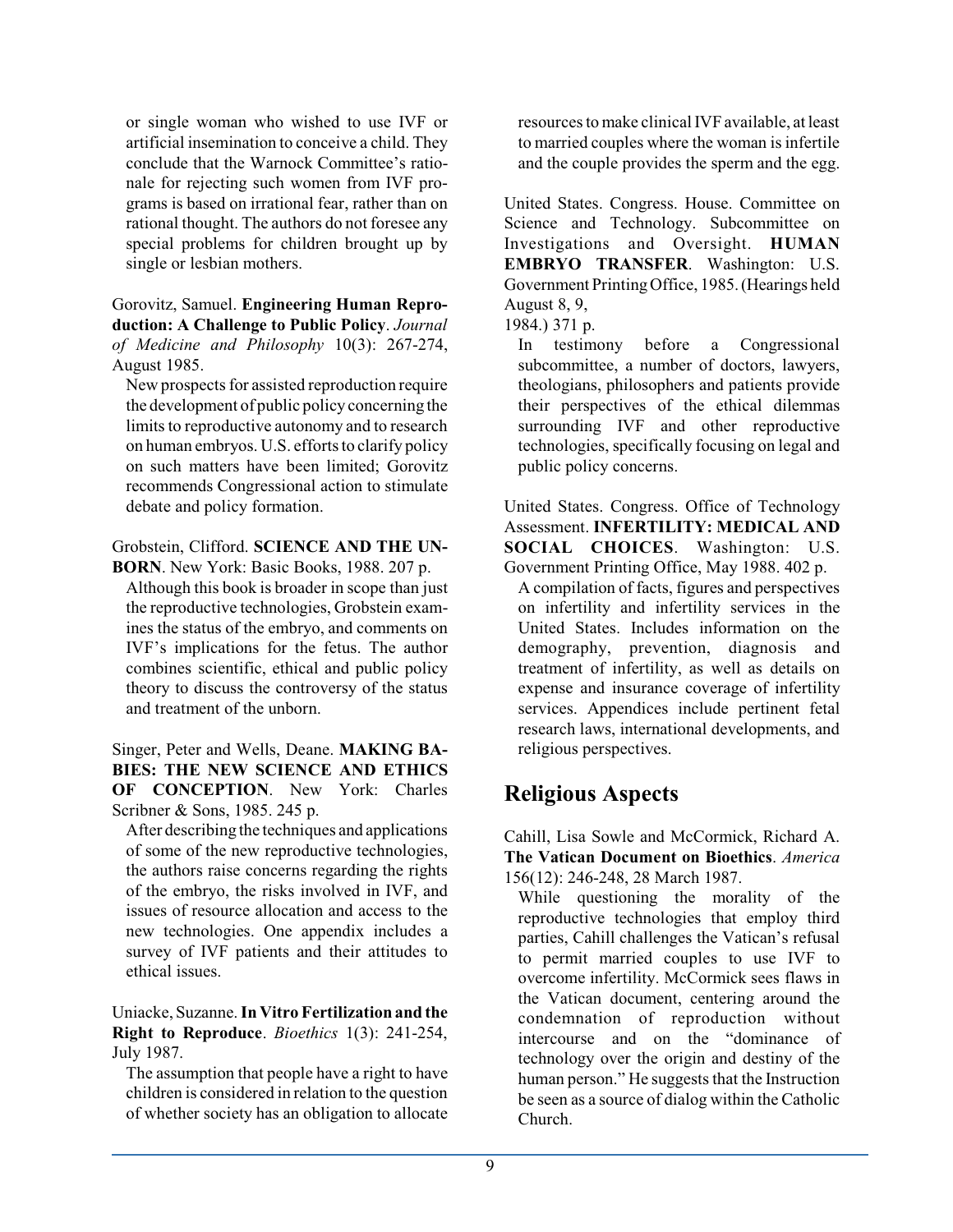Johnstone, Brian V. **In Vitro Fertilization and Ethical Dualism**. *Linacre Quarterly* 53(1): 66-79, February 1986.

The author analyzes moral objections to IVF on the grounds that the procedure separates the "love union" (sexual intercourse) from procreation. Using the framework of ethical dualism, Johnstone challenges those who argue that the "ends justify the means" and rejects IVF for its separation of the rational from the spiritual aspects of humanity.

May, WilliamE. **'Begotten, Not Made': Further Reflections on the Laboratory Generation of Human Life**. *International Review of Natural Family Planning* 10(1): 1-22, Spring 1986.

Theologian May argues that any act of generating human life that is non-marital is irresponsible and violates the respect due to human life in its generation.

McCormick, Richard A. **Therapy or Tampering? The Ethics of Reproductive Technology**. *America* 53(17): 396-403, 7 December 1985.

Responding to official Catholic doctrine, theologian McCormick argues that not everything that is artificial is unnatural. The author sees IVF "not as a substitute for sexual intimacy, but as a prolongation of it", and not necessarily a separation of the conjugal and procreative acts.

McDowell,Janet Dickey. **Ethical Considerations of In Vitro Fertilization**. *Christian Century* 100(30): 936-938, 19 October 1983.

The author challenges the Roman Catholic church on its stand against IVF in all forms, but raises concerns that IVF encourages an "obsessive concern with having one's own child." McDowell also discusses embryo transfer and embryo and egg banking as outgrowths of standard IVF that pose definite problems forChristians. Embryo transfer makes surrogate motherhood possible, a practice that McDowell rejects because the kinds of relationships necessary to make surrogacy work are not consistent with Christian values. McDowell condemns embryo banking because it purposefully creates a life not desires by

either genetic parent; a couple's desire to experience pregnancy and birth does not outweigh the likely trauma to the child.

O'Donovan, Oliver. **BEGOTI'EN OR MADE?** Oxford: Clarendon Press, 1979. 88 p.

Theologian Donovan discusses IVF in the context of Christianity and advancing medical technologies. The author analyzes the use of donor gametes and IVF to assist infertility and the changing concept of the human person in relation to the debate over human embryo research.

Rosner, Fred. **In Vitro Fertilization and Surrogate Motherhood: The Jewish View**. *Journal of Religion and Health* 22(2): 139-160, Summer 1983.

Rosner discusses IVF in the context of the two Jewish principles that life is of infinite value and that human beings are holy and must be treated with dignity and respect in life and death. While Jewish laws do not prohibit IVF, they do require careful attention be paid to potential benefits and risks of "tampering with the very essence of life."

Schenker, Joseph G. **Jewish and Moslem Aspects on In Vitro Fertilization and Embryo Transfer**. *Annals of the New York Academy of Sciences* 442: 601-607, 28 May 1985.

An overview of Jewish and Moslem views of IVF, artificial insemination, surrogate motherhood and embryo and oocyte donation. The author outlines the religious laws governing both faiths and the grounds for either rejecting or supporting reproductive technologies.

Tiefel, Hans O. **Human In Vitro Fertilization: A Conservative View**. *Journal of the American Medical Association* 247(23): 3235-3242, 18 June 1982.

Tiefel contends that the unknown risks and uncertainties associated with IVF, and the infant's inability to grant informed consent to its own creation make the procedure immoral. Every child is owed a fair chance at physical and mental health, which requires that parents should not take chances with the health of their child- to-be. Also included is the relationship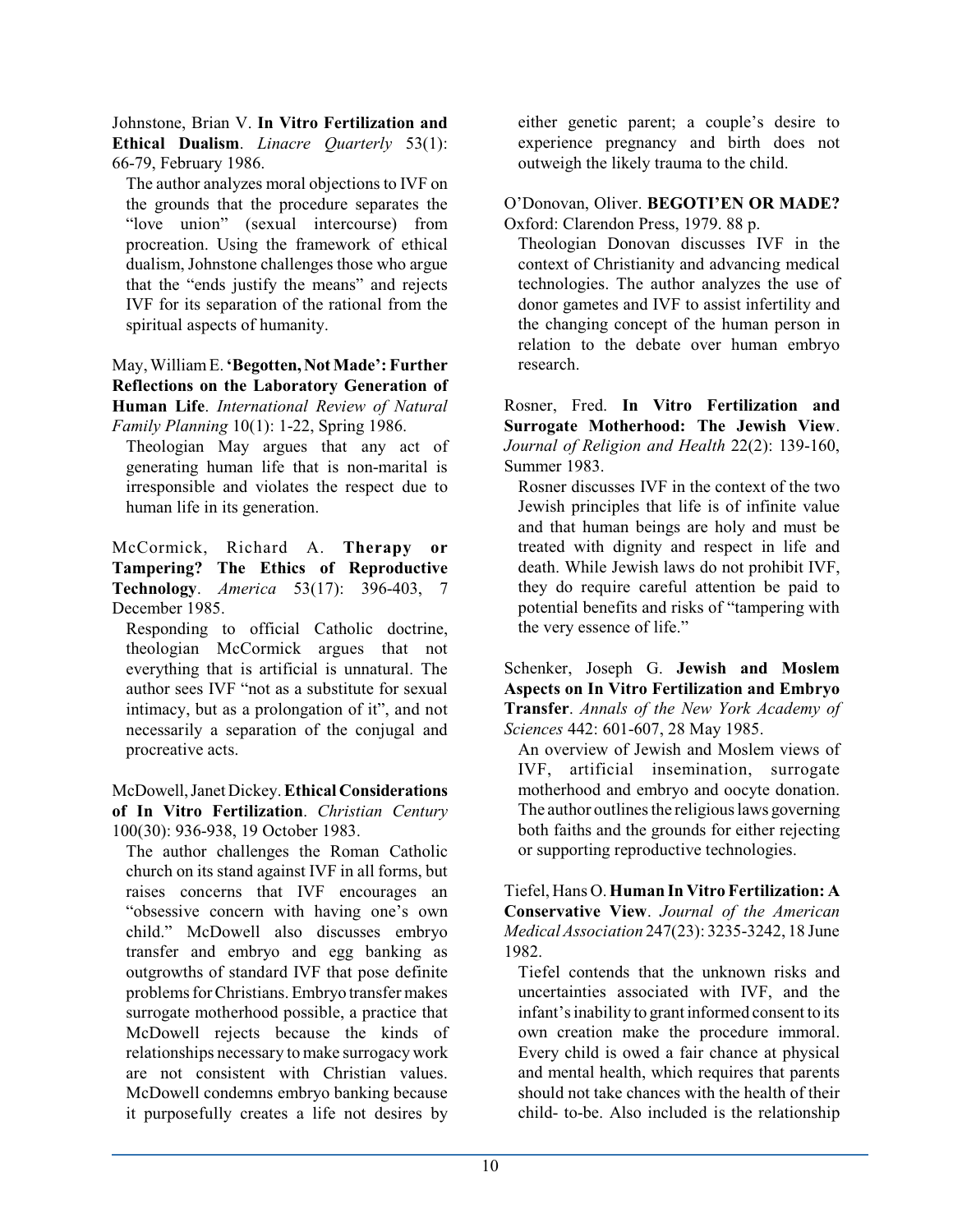between abortion and IVF, freezing of embryos, non- therapeutic research on embryos and public policy regarding the use of federal funds for IVF research.

#### **Additional Readings**

American Fertility Society. Ethics Committee. **Ethical Considerations of the New Reproductive Technologies in the Light of the Instruction on Respect for Human Life in Its Origin and on the Dignity of Procreation Issued by the Congregation for the Doctrine of the Faith**. *Fertility and Sterility* 49(2), Supplement 1, February 1988. 7 p.

Blackwell, Richard E. **Are We Exploiting the Infertile Couple?** *Fertility and Sterility* 48(5): 735-739, November 1987.

Brahams, Diana. **Warnock Report on Human Fertilisation and Embryology**. *LANCET* 2(8396): 238-238, 28 July 1984.

Brandes, Joseph M., *et al.* **Reduction in the Number of Embryos in a Multiple Pregnancy Quintuplet to Triplet**. *Fertility and Sterility* 48(2): 326-327, August 1987.

Brown, John and Brown, Lesley. **OUR MIRACLE CALLED LOUISE: A PARENTS' STORY**. New York: Paddington Press, 1979. 188 p.

Fertility Society of Australia. National Perinatal Statistics Unit. **IVF AND GIFT PREGNANCIES: AUSTRALIA AND NEW ZEALAND, 1986**. Sidney, Australia: The Society, November 1987.

Flynn, Eileen P.**HUMANFERTILIZATION IN VITRO: A CATHOLIC MORAL** PERSPECTIVE. Lanham, Md.: University Press of America, 1984. 189 p.

Greenfield, Dorothy and Haseltine, Florence. **Candidate Selection and Psychosocial Considerations of In Vitro Fertilization Procedures**. *Clinics in Obstetrics and Gynecology* 29(1): 119-126, March 1986.

Grobstein, Clifford. **FROM CHANCE TO PURPOSE:AN APPRAISAL OFEXTERNAL HUMAN FERTILIZATION**. Reading, Mass.: Addison-Wesley, 1981. 207 p.

Harris, John. **In Vitro Fertilization: The Ethical Issues**. *Philosophical Quarterly* 33(132): 217-237, July 1983.

Henahan, John F. **Fertilization, Embryo Transfer Procedures Raise Many Questions**. *Journal of the American Medical Association* 252(7): 877-879, 882, 17 August 1984.

Iglesias, Teresa. **In Vitro Fertilisation: The Major Issues**. *Journal of Medical Ethics* 10(1): 32-37, March 1984.

**In Vitro Fertilization/Embryo Transfer in the United States: 1985 and 1986 Results from the NationalIVF/ET Registry**. *Fertility and Sterility* 49(2): 212-215, February 1988.

Jones, Howard W., *et al.* **IN VITRO FERTILIZATION: NORFOLK**. Baltimore: Williams and Wilkins, 1986. 319 p.

Lejeune, Jerome; Ramsey, Paul; and Wright, Gerard. **THE QUESTION OF IN VITRO FERTILIZATION: STUDIES IN MEDICINE, LAW AND ETHICS**. London: Society for the Protection of Unborn Children (SPUC) Educational Trust, 1984. 88 p.

McCarthy, Jeremiah J. **In Vitro Technology: A Threat to the Covenant**. HEALTH PROGRESS 68(2): 44-48, March 1987.

McCormick, Richard A. **Ethics of Reproductive Technology AFS Recommendations, Dissent**. *Health Progress* 68(2): 33-37, March 1987.

Mitchell, G.D. and Singer, Peter. **In Vitro Fertilisation: The Major Issues**. *Journal of Medical Ethics* 9(4): 196-199, December 1983.

Robertson, John A. **Embryo Research**. *University of Western Ontario Law Review* 24(1): 15-37, 1986.